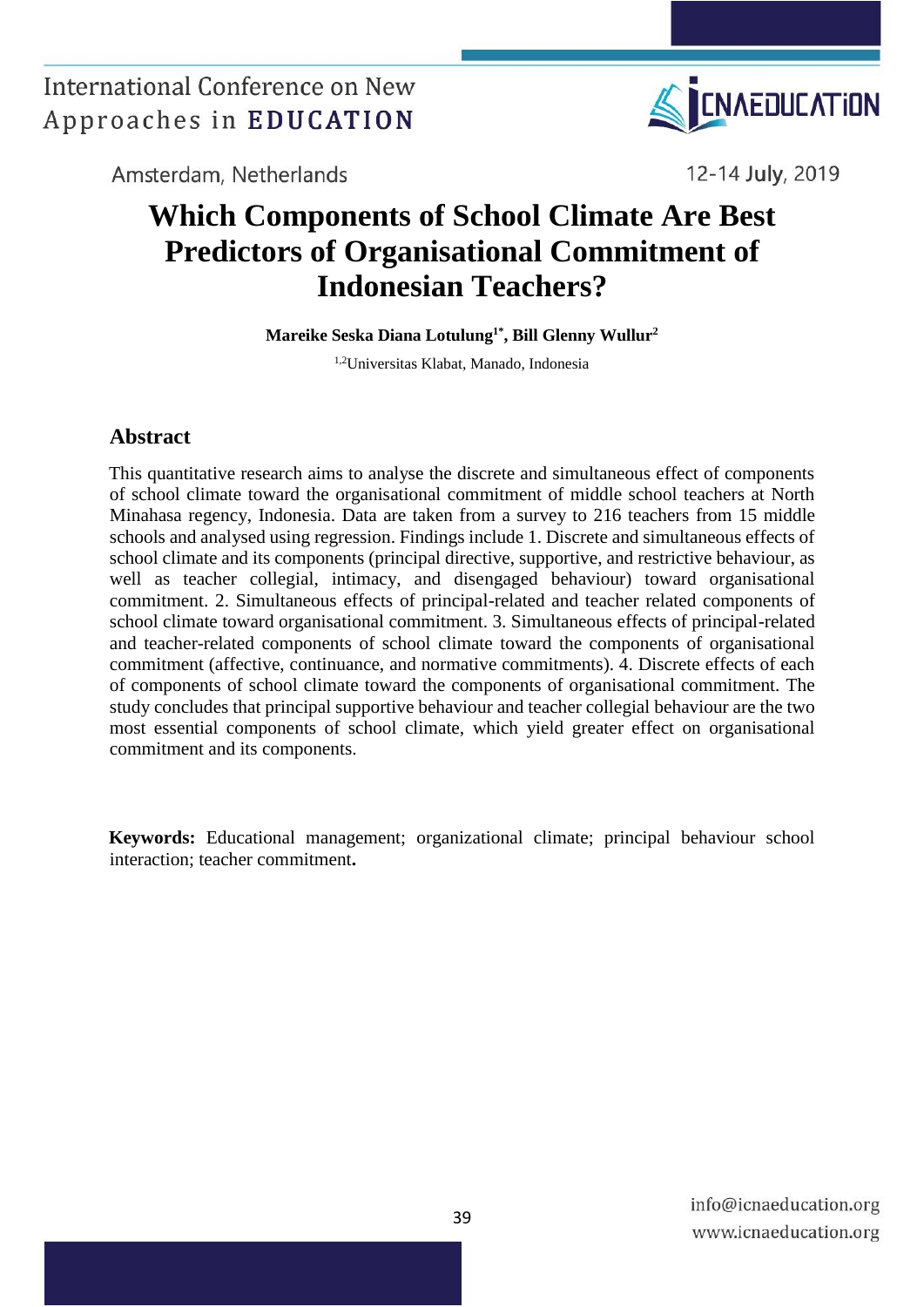Amsterdam, Netherlands



12-14 July, 2019

### **1. Introduction**

One of the issues dealt with today's educational management is how to keep teachers committed to a school. Lack of commitment has become the drive for many destructive teacher's related cases and inadequate teaching practices. It might lead to teacher's disengagement to school programs, lack of passion toward self-advancement and professionalism, shortage of attention to students' progress and struggle, and neglecting successful cooperation with colleagues (Meyer, Stanley, Herscovitch and Topolnytskty, 2002; Armstrong, 1999; and O'Malley, 2000). Teaching has been reduced to just another profession instead of a lifetime passion in which the teachers were weighing their effort and continuance based on wages and profit. And as cases in Indonesia, there is a worldwide hunger of highly committed and loyal teachers.

From personal observation, the researcher found many cases showing scarcity of organisational commitment in the teaching profession. There were cases when teachers were being distracted to non-academic and time-consuming activities in the school (i.e., rotating saving and social gathering) that they had to take time from performing their duties. Other cases, including moonlighting teachers—those who work else were to make ends meet. There are instances such as teacher requesting relocation or quit the career solely due to the transfer of their spouse.

One of the well-known predictors of organisational commitment is the climate of the organisation itself. School climate was concerned with the degree interaction of a teacher to his or her principal and among a teacher to his colleague. And fostering this interaction should remain on the behaviour of each party. Previous studies had linked the effect of school climate toward organisational commitment directly and indirectly through job satisfaction (Lotulung, Senduk, Kambey & Paturusi, 2017). Studies of factors of organisational commitment usually paired school climate along with other variable as predictors (Agung, 2009; Aydin, Sarier & Uysal, 2013; Bestiana, 2012; Handoko, Setiawan, Surachman & Djumahir, 2013; Hutapea, 2012; Kieres, 2012; Raharjo & Nafisah, 2006; Rahmi, 2013; Seniati, 2006; Situmorang, 2012)

Although studies had confirmed that school climate as a significant predictor of organisational commitment, there is a need to see which components of school climate yield significant and more prominent contribution. Hoy and Clover (1986) recognised six components of school climate based on the interaction between principal and teachers. The six components were principal supportive, directive, and restrictive behaviour, and teacher's collegial, intimacy, and disengage behaviour. Identifying the weak component as well as focusing on the more contributing component would help school management set up the right climate that should foster more significant organisational commitment.

#### **1.1 Organisational commitment**

Organisational commitment generally referred to an employee's readiness to show positive signals about an organisation where he or she was affiliated. The commitment would drive someone to defend a company reputation and would devotedly work for the benefit of the organisation, or even willing to sacrifice time and effort for its best interest (Jaussi, 2007;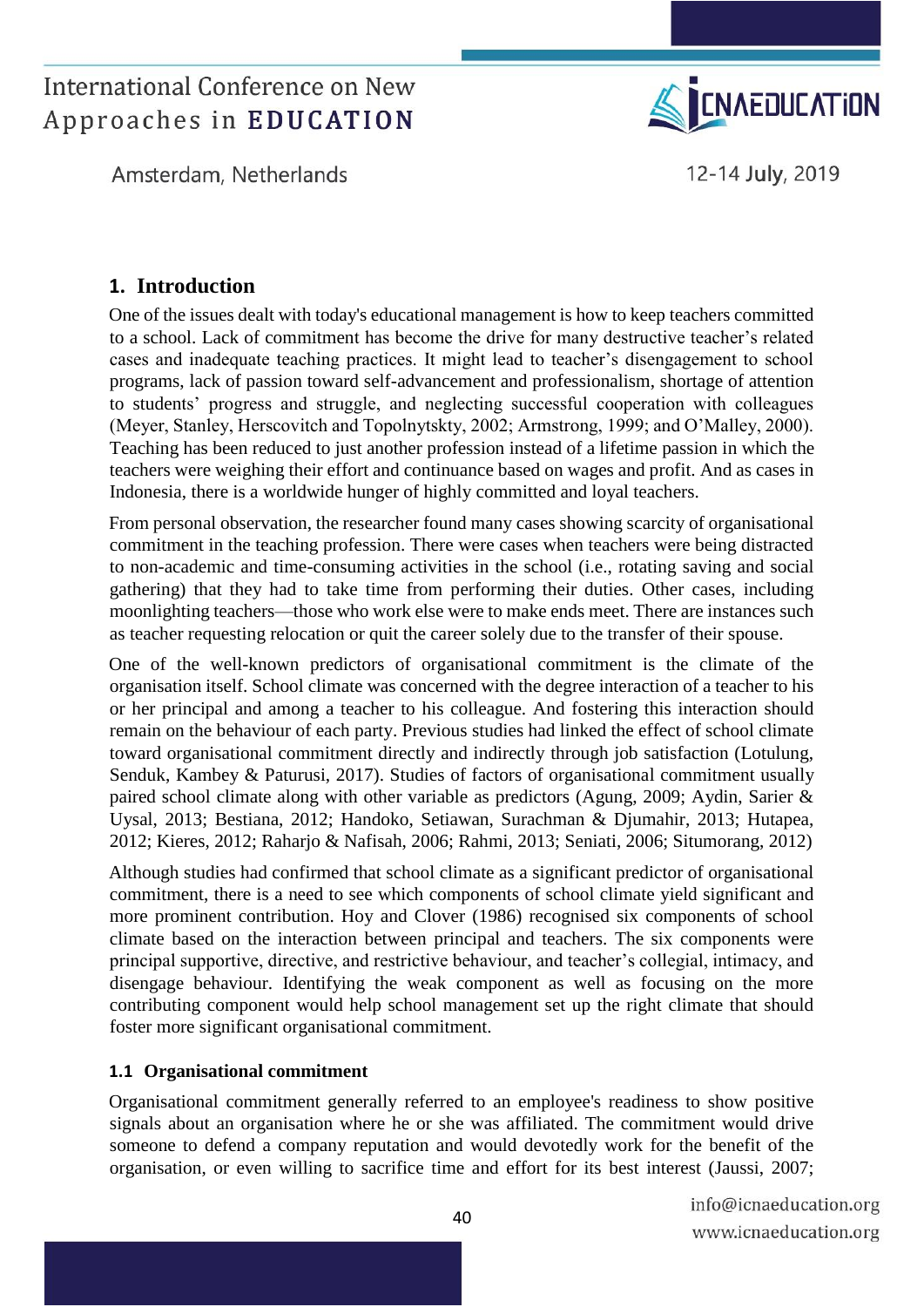

Sumington & Isles, Rothe Guzleys, 1998). Guzley's (1998) theory of organisational commitment 19 widely constructed to include responsibility and integrity to the definition. He identified four

components of organisational commitment, which are: dedication and persistence for an organisation, responsibility, integrity to values and norms, as well as sacrifice and perseverance.

Another construct to be associated with commitment is partisanship or support of an employee toward organisational values. This partisanship should be demonstrated in his action, which is according to the company's value and goals (Amstrong, 1999; Robbins, 1996; Surbakti, 2011). Amstrong's definition included three components of self-identification of an employee with an organisation's goals: desire to maintain membership of organisation and partisanship to act on behalf of the organisation.

Fundamental to every organisational commitment was the self-identification and acceptance of values by the member of an organisation (O'Malley, 2000). While there were various types of commitment, there were also driven factor for each. A person may have several high level of specific commitments while the other has none. O'Malley (2000) also emphasised that organisational commitment was considered unique, because it transcends all aspect of work and career. A person with high organisational commitment could easily be defined as a highly committed person.

Modern construct of organisational commitment was based upon self-identification and involvement in the organisation (Mowday, Porter & Steers, 1982). According to this construct, there were three main components of commitment, which are acceptance and inclusion of organisational goals and values, involvement and contribution, and maintaining loyalty toward the organisation. This theory was revised by Allen and Meyer (1990) with additional focus on three component: affective attachment, continuance and normative commitment. According to this revised definition, a person who committed to a certain organisation would demonstrate affection, loyalty and obligation to continue within the institute.

The three component of organisational commitment theory was further elaborated by Meyer et al. (2002), which draw limit among these components: Affective components referred to an emotional attachment or self-identification which provide bases of what an individual wants to do. Continuance component refers to contemplating the implied cost for leaving an organisation and signifies employee's reliance on the organisation. And normative component was an obligation resulted from their moral faculty or what an employee ought to do. This construct of organisational commitment was widely recognised among the professional in the field and had been used in many studies in the field of management.

#### **1.2 School climate**

School climate, in a broad sense was the environment in which the employees perform their work. The climate was set up as a dynamic system that portrayed the whole activities in the organisation, including the members of the organisation (Davis & Newsorm, 1996). Simamora (2004) defined organisational climate as an internal psychological environment of an organisation. This climate would differ from one company to another due to various work and behaviour of the employees. The organisational climate was the collection of environment pattern that could affect the practice of human resources accepted within the organisation.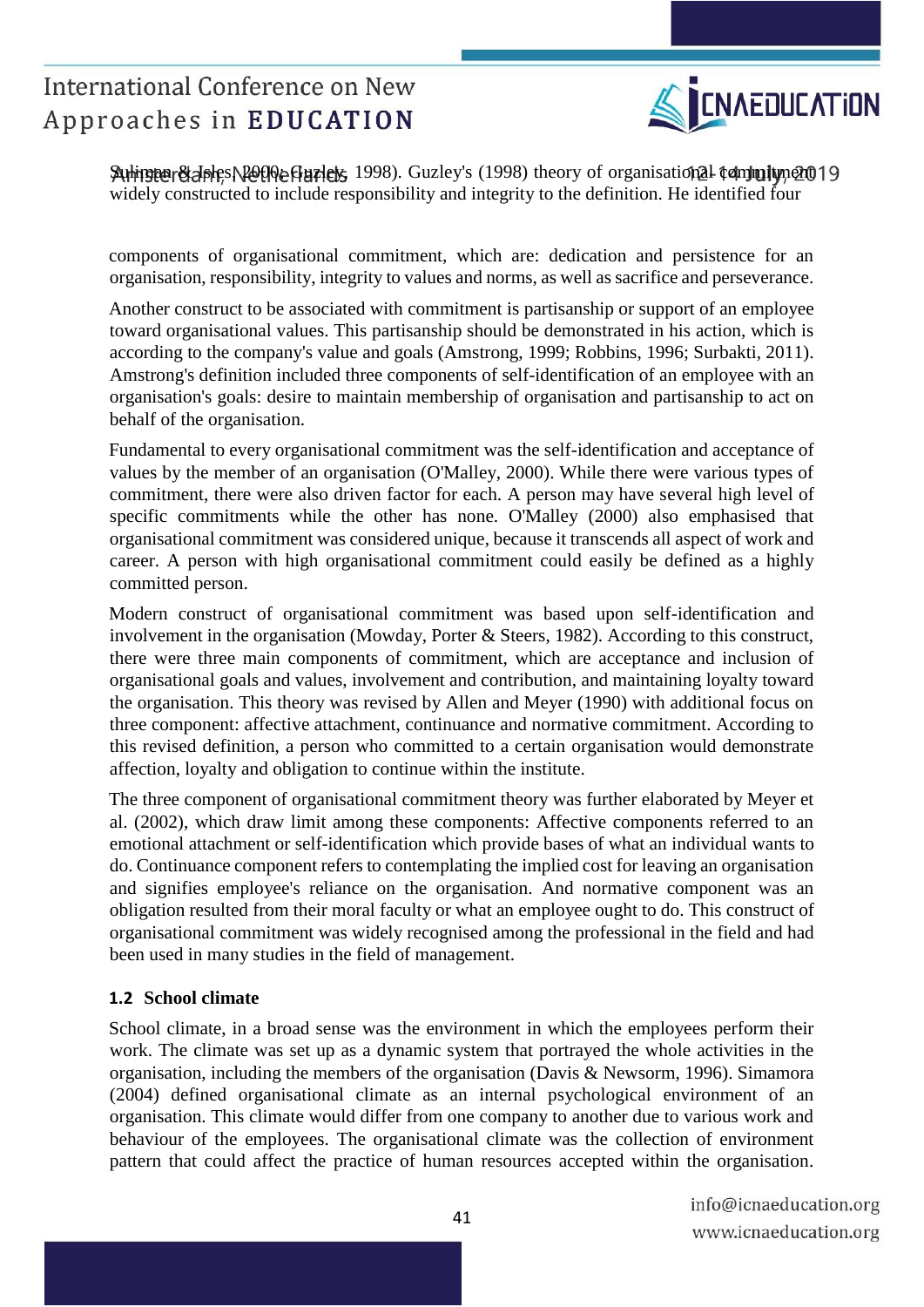

Stimgste (2002) define the right s. collection and pattern of environmental determinant of aroused 19 motivation" (p. 122).

One of the fundamental theories of organisational climate was Lussier's (2005) theory, which was based on the relationship between an employee and his work (including scope and facility), between an employee and his supervisor and colleagues, and between an employee and organisational values and policies. This relationship was perceived in seven main dimensions of climate, the stronger this relation be, the higher the organisational climate would be for the employee. The dimensions are structure, responsibility, reward, warmth, support, organisational identity and loyalty, and risk.

In the narrow sense, however, the organisational climate was limited to relationship and interaction. Collie, Shapka and Perry, (2011) discussed three main dimensions of climate in classic Moos theory, namely: the relationship among members of the organisation, selfdevelopment of members, and advancement of the organisation.

School as an organisation had a specific type of interaction. School climate was defined as the atmosphere of work environment in school perceived by its residents (Owens, 1995).

This climate was, therefore, perceived toward aspect of school environment, personal, social, and cultural. It deals with affection which form patterns of behaviour that later would characterise the school and affect attitude of school community.

One of the comparisons of school climate was dichotomy of positive and negative school climate by DeRoche (1985). Negative school climate was identified by lack of direction, dissatisfaction, lack of communication, student exclusion, frustration, lack of creativity and innovation, uniformity, lack of respect and trust, and apathy traits. On the contrary, the positive school climate was identified as awareness and resolving conflict, acceptance to critiques and dissatisfaction, shared responsibility in problem-solving, principal's respect of input and involvement, low absence, pride, trust and openness, productivity and involvement, unity attention to togetherness.

School climate, in its broad sense, should not be limited to interaction between a teacher and his or her principal, nor between a teacher and his or her colleague. In this sense, school climate may involve the construct of cultural background and social networks. It also can be associated with the atmosphere, culture, resources, and social network of a school (Loukas & Murphy. 2007).

Since the beginning of the modern theory of management (i.e. Halpin and Croft in 1963), the construct of school climate had included an interaction of members as important as a physical and psychological environment (Douglas, 2010). Hoy and Clover (1986) and Hoy, Hoffman, Sabo and Bliss (1996) narrowed down the limit of climate by focusing specifically on the types of interaction among teachers and between a teacher with his superior (i.e. principal). There are six gradual levels of interaction described in the early theory based on the openness and the obscureness of their relationship, namely: open, independent, controlled, paternal, and closed.

Hoy and Clover (1986) found six dimensions of school climate based on the interaction of the teacher with his superior and with a fellow teacher. The dimensions are: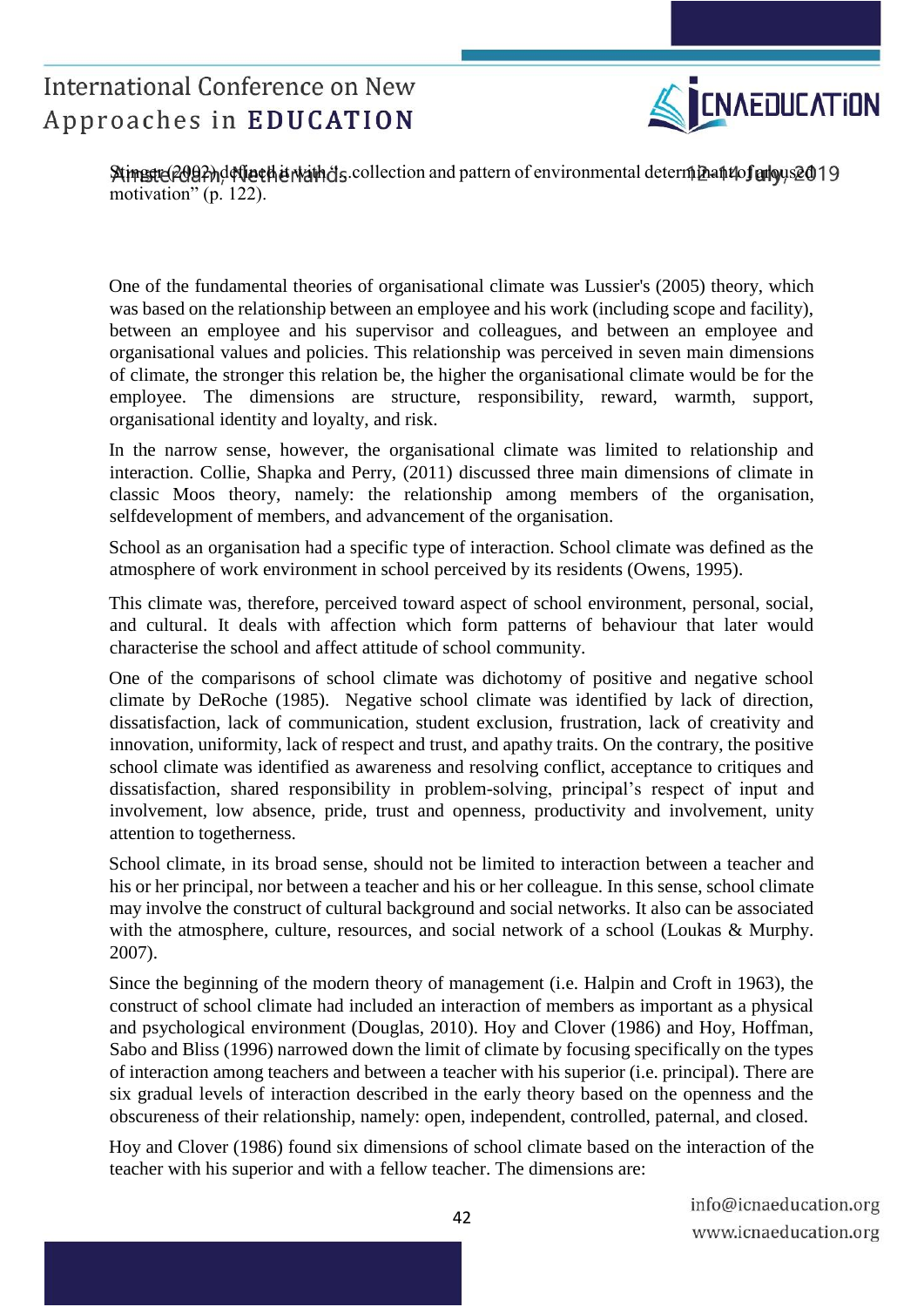

AmsterSupportive thuncipal behaviour is when the principal show openness to Zeachers' imput 019 giving credits and healthy critics, and professionally acknowledge his or her teachers.

- 2. Descriptive principal behaviour is when principal manages strict and closed supervision in all school activities.
- 3. Restrictive principal behaviour is when principal hassles the teachers with unending administrative jobs, routine meetings, and tasks.
- 4. Collegial teacher behaviour is when teacher support open and professional interaction with enthusiasms, acceptance, and acknowledgement.
- 5. Intimacy teacher behaviour is when teachers show a cohesive and robust network of social support. They knew and became close to each other socially.
- 6. Disengaged teacher behaviour is when professional activities lack its meaning and focus, due to unproductive, and uncooperative attitude.

From the six dimensions (or components) of school climate theory, Hoy et al., (1986) elicited the Organisational climate dimensions questionnaire (OCDQ), which are used in this study. The questionnaire has undergone several revision to suit the need, one of them is OCDQ-RS by Kottkamp, Mulher and Hoy (1987), which was known as Rutgers revision. OCDQ-RS which stood for Organisational Climate Dimensions Questionnaire-Rutgers Secondary were primarily used for secondary teachers. One of the significant revisions is by using five dimensions of climate, namely: Principal supportive and directive behaviour, and teacher engaged, frustrated, and intimate. This revision, however, found only the first four factors could be used as an index of school climate. Another revision made in 1996 (Hoy et al. 1996) suggested a four division of school climates: open, closed, attached, and unattached climates. Open school climate refers to a high supportive, low directive, and low restrictive principal attitude, and a high collegial, high intimacy, and low disengaged teacher behaviour. Closed school climate referred to a low supportive, high directive, and high restrictive principal behaviour, and a low collegial, low intimacy, and high disengaged teacher behaviour. Unattached school climate referred to a high supportive, low directive, and low restrictive principal behaviour and a low collegial, low intimacy, and high engaged teacher behaviour. Attached school climate, on the contrary, referred to a low supportive, high directive, and high restrictive principal behaviour, as well as a high collegial, high intimacy, and low disengaged teacher behaviour.

Findings had established the school climate variable as a direct predictor of organisational commitment. One of the studies was conducted by Collie at al., (2011) to 664 primary and secondary school teachers in Canada. The study concluded that both school climate and socioemotional learning predicted organisational commitment. Another study was conducted by Bogaert, Bonne and Wittellostuijn (2012) in Belgium to 209 teachers and lecturers and found that both school climate and social value orientation are effective predictors of affective commitment. Still another one by Douglas (2010) who found a correlation between school climate and teacher commitment, and particularly collegial teacher behaviour as the best predictor of teacher commitment.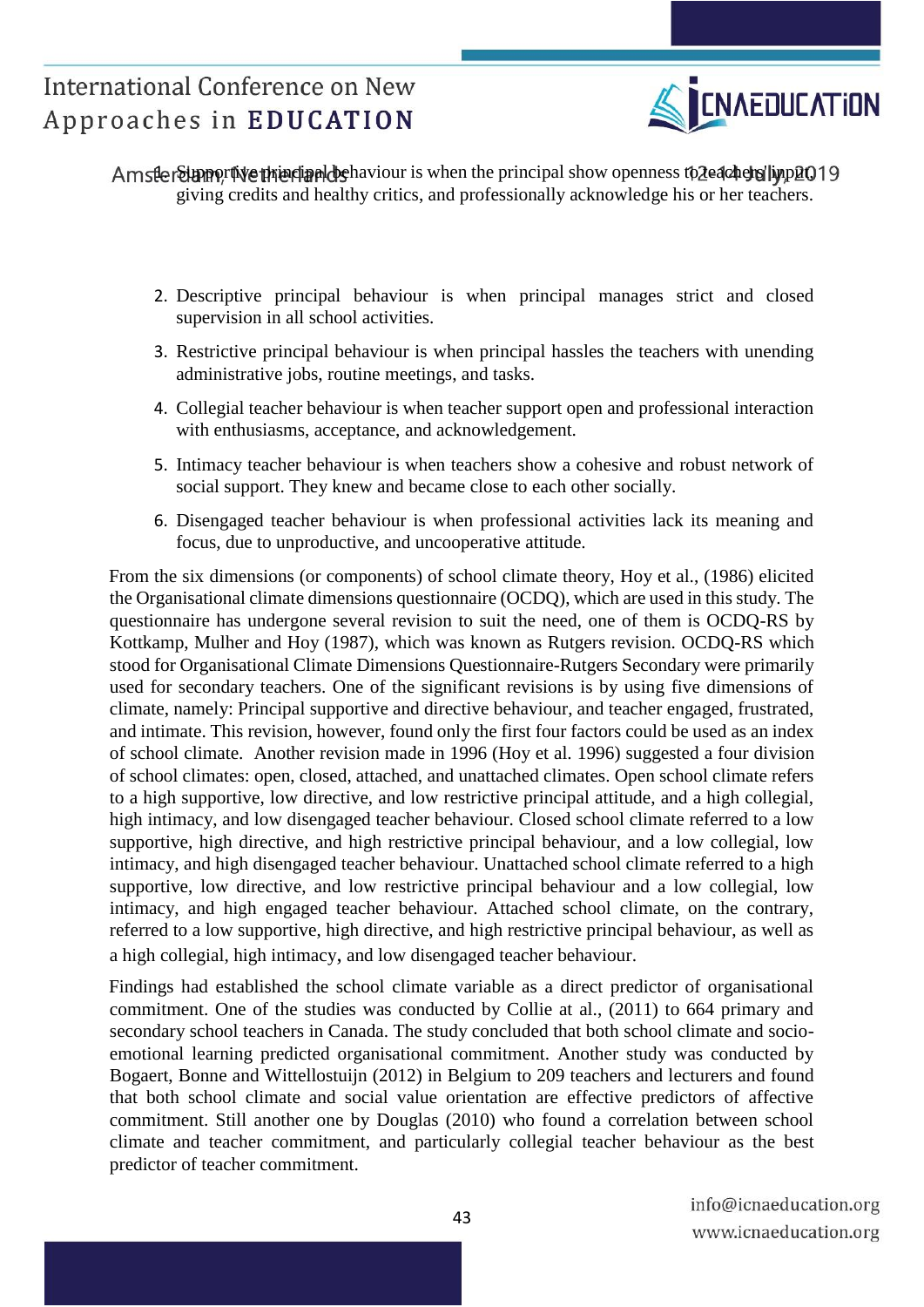

While tether organisational extrinsic factors, such as leadership, atmosphere and origanisation 2019 culture has been well explored, studies on the factors of school climate on organisational commitment were underrepresented in Indonesia's education context. Unlike the factors of leadership atmosphere and culture, school climate provides the vertical and horizontal

alignment of interaction. How the teachers perceive the leadership, atmosphere and culture and interact with it should be more important to investigate.

### **2. Methods**

This research employed a one direction correlational design to analyse quantitatively the variable of School climate  $(X)$  and its components [Principals supportive behaviour  $(X_1)$ , Principal directive behaviour  $(X_2)$ , Principal restrictive behaviour  $(X_3)$ , Teacher Collegial behaviour (X1), Teacher Intimacy behaviour (X1), and Teacher Disengage behaviour (X6)] and their effect toward Organisational Commitment (Y) variable and its components [Affective Commitment (Y1), Continuance Commitment (Y2), and Normative Commitment (Y3). The objective was to evaluate inter-variables direct and simultaneous effect from independent and dependent variables.

A survey was distributed to teachers from ten middle schools in North Minahasa Regency, Indonesia. Cluster sampling was used to choose 216 participants. The 67-item questionnaire was validated two ways: The first by a pilot study with reliability test (Cronbach alpha score of .93 and .73) and the second by expert judges qualitative validation.

A simple and multiple regressions were used to statistically treat the scores of the survey with significant value at α .05. A normality and linearity test of assumption was administered before regression analysis may take place, and resulted in Kolmogorov-Smirnov sig value of  $\lt \alpha$ .05 for normality of dependent variable and a normal one-line P-P Plot for linearity. Data were interpreted in a 5-scale Likert rating.

### **3. Results and Discussion**

There were several findings of this study, and the first two findings dealt with descriptive statistics of both the dependent variable of Organisational commitment (Y) and the independent variable of School climate (X). Organisational commitment was found to be moderate  $(XM =$ 3.40), with two components in high level, namely: Affective commitment ( $Y_1M = 3.83$ ) and Normative commitment (Y<sub>3</sub> $M = 3.59$ ). Continuance commitment (Y<sub>2</sub> $M = 2.78$ ), however, was moderate.

| Variable/component           | N   | Mean | Std. Error<br>of Mean | Std.<br>Deviation | Variance |
|------------------------------|-----|------|-----------------------|-------------------|----------|
| Organisational<br>commitment | 216 | 3.59 | 0.03                  | 0.40              | 0.16     |
| Affective commitment         | 216 | 3.40 | 0.02                  | 0.27              | 0.08     |
| Continuance commitment       | 216 | 3.83 | 0.03                  | 0.41              |          |

*Table 1: Descriptive Statistic of Organisational commitment* 

info@icnaeducation.org www.icnaeducation.org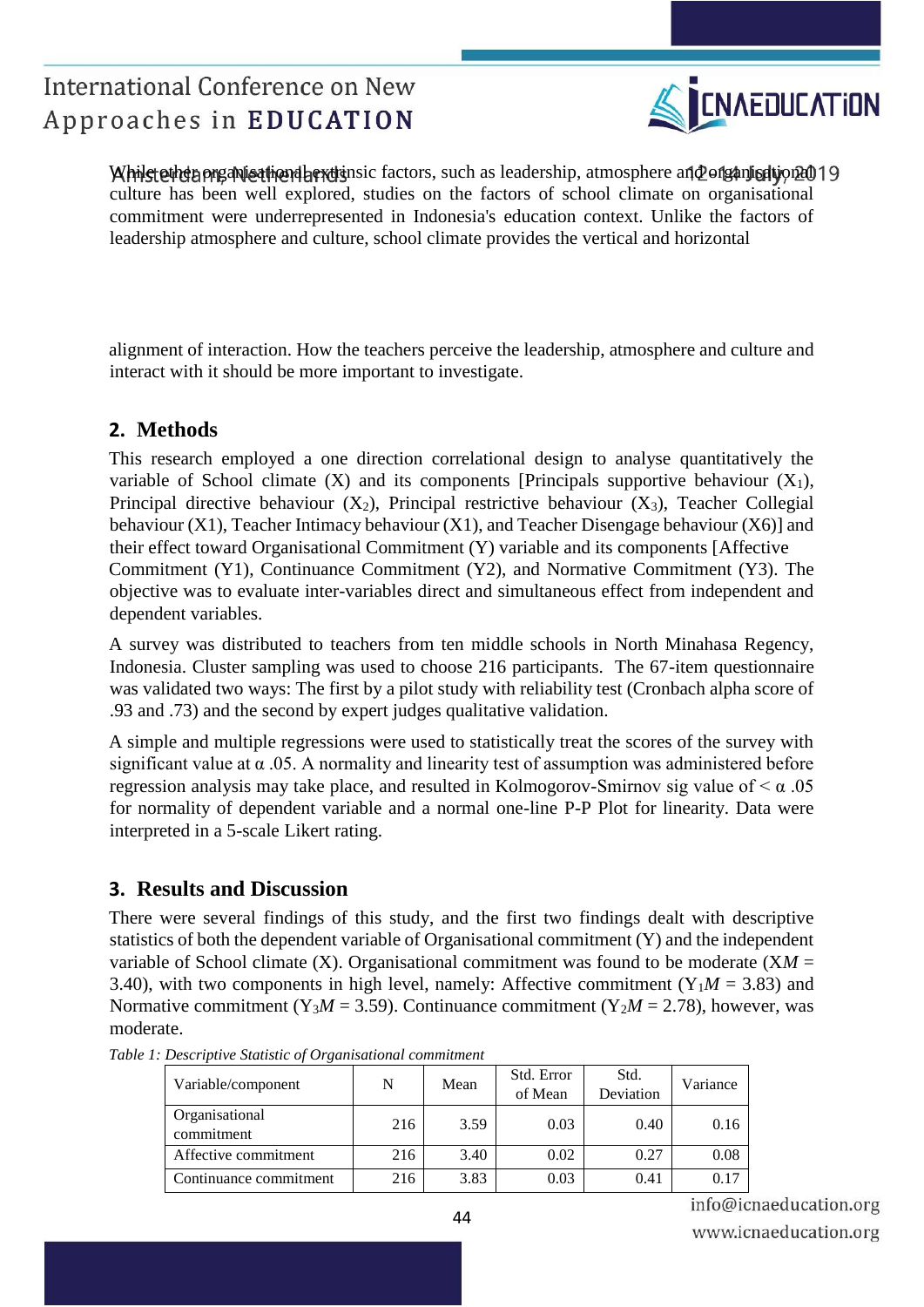

| Amsterdammundenmenhands | 216 | 2.78 I | 0.04 | $0.53$ 12 0124 July, 2019 |  |
|-------------------------|-----|--------|------|---------------------------|--|

*Source: SPSS data analysis* 

The variable of School climate was high  $(XM = 3.94)$  with five of its six components were in high level: Principal supportive behaviour  $(X_1M = 4.18)$ , Principal directive behaviour  $(X_2M =$ 3.96), Teacher collegial behaviour  $(X_4M = 3.79)$ , Teacher intimacy behaviour  $(X_5M = 4.23)$ , and Teacher disengaged behaviour ( $X_6M = 3.90$ ). The Principal restrictive behaviour ( $X_3M =$ 3.45) was the only moderate component.

*Table 2: Descriptive Statistic of School Climate* 

| Variable/component    | N   | Mean | Std. Error<br>of Mean | Std.<br>Deviation | Variance |  |
|-----------------------|-----|------|-----------------------|-------------------|----------|--|
| School Climate        | 216 | 3.90 | 0.06                  | 0.81              | 0.65     |  |
| Principal supportive  | 216 | 3.94 | 0.02                  | 0.29              | 0.08     |  |
| Principal directive   | 216 | 4.18 | 0.35                  | 0.51              | 0.26     |  |
| Principal restrictive | 216 | 3.96 | 0.03                  | 0.40              | 0.16     |  |
| Teacher collegial     | 216 | 3.45 | 0.03                  | 0.50              | 0.25     |  |
| Teacher intimacy      | 216 | 3.79 | 0.02                  | 0.32              | 0.11     |  |
| Teacher disengaged    | 216 | 4.23 | 0.03                  | 0.49              | 0.24     |  |

*Source: SPSS data analysis* 

The Indonesian teachers considered their school climate as high, with components ranging from moderate to high levels. Indonesian teachers generally accept the opinion that they worked in a conducive school climate and maintained good interaction with the principals and fellow teachers. Similarly, these teachers evaluated themselves as having a strong commitment to the organisation, especially in affective and normative commitment.

The third finding of this study dealt with the effect of School climate (X) toward

Organisational commitment (Y). Finding illustrated that the dependent variable of Organisational commitment was positively and significantly affected by the independent variable of School climate ( $R^2 = .04$ ,  $P = 00$ ). This suggested that the school climate was a valid predictor of teacher organisational commitment. An increase in school climate could contribute positively toward 4% rise of commitment. This finding agrees with the result of several studies, particularly the finding of Hutapea (2012), which claims that the school climate is a positive predictor of organisational commitment.

The next finding dealt with the effect of principal-related components of school climates  $(X_{123})$ toward Organisational commitment (Y). The components were Principal directive  $(X_1)$ . Principal supportive  $(X_2)$  and Principal restrictive  $(X_3)$  behaviour. Organisational commitment (Y) was significantly and simultaneously affected by these combined components of principal interactions  $(X_{123} \t R^2 = .09, P = .00)$ . Among the three components. Principal supportive behaviour  $(X_1)$  is the only component yielded positively effect. This component also contributes greater effect ( $X_1\beta = .38$ . *P* = .00) compared to Principal directive ( $X_2\beta = -.22$ , *P* = .02) and Principal restrictive behaviour ( $X3\beta$  = -.14, *P* = .03). The study also found significant effects of teacher-related components of school climates  $(X_{456})$  toward organisational commitment  $(Y)$  $(X_{456}R^2 = .07, P = .00)$ . There were three components of school climates, namely: Teacher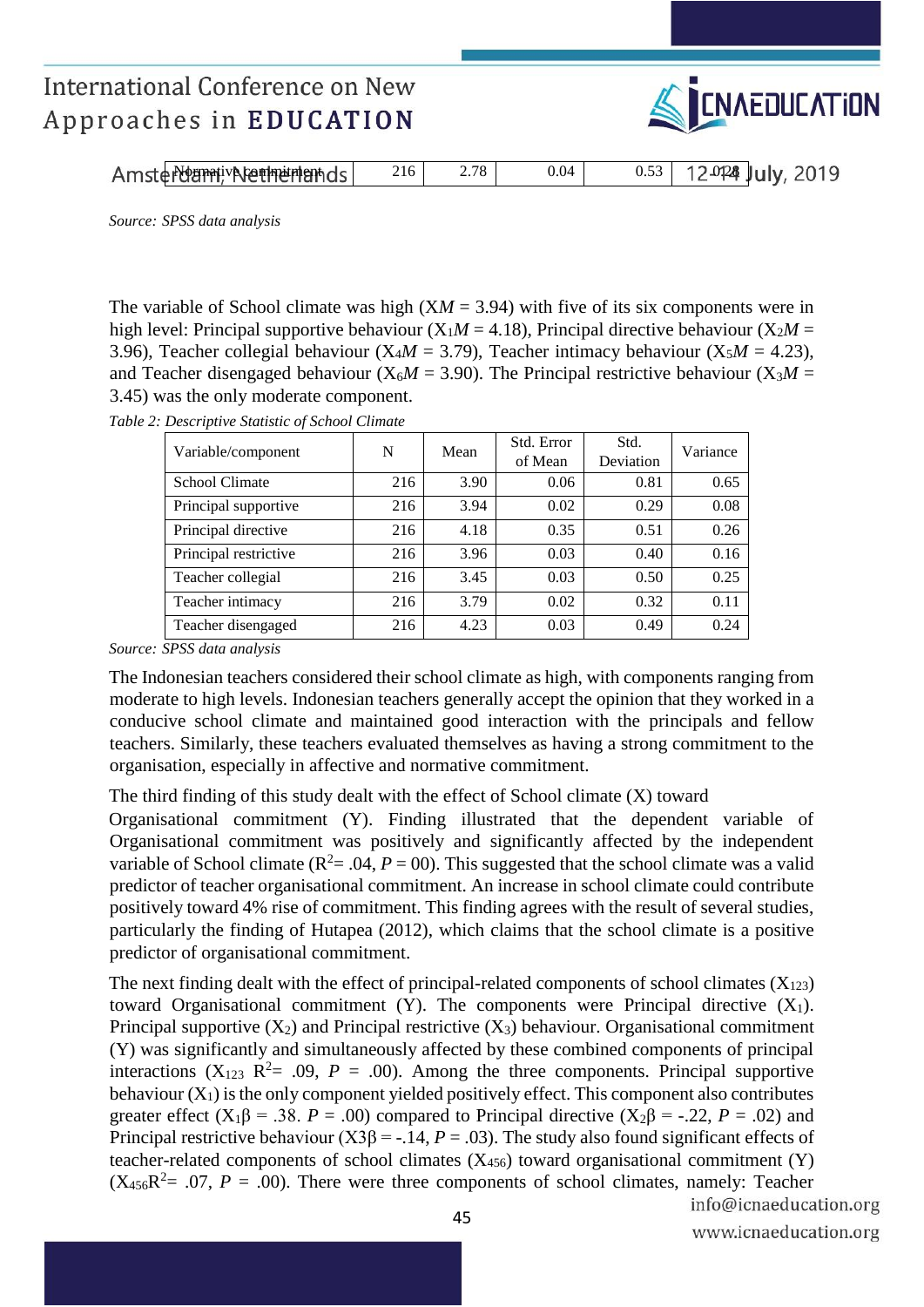

 $\phi$ ollegial (X4), Teacher latingary (X5), and Teacher disengaged (X6) behaviour. However, 19 among the three components, teacher collegial behaviour is the only component yielded significant effect  $(X_4\beta = -.27, P = .00)$ .

|                              | Organisational Commitment |                   |         |         |                     |  |  |  |  |
|------------------------------|---------------------------|-------------------|---------|---------|---------------------|--|--|--|--|
|                              | $(\beta)$                 | (R <sup>2</sup> ) | T-score | F-score | Sig.<br>value $(P)$ |  |  |  |  |
| <b>School Climate</b>        | .19                       | .37               | 2.86    | 8.19    | $.01*$              |  |  |  |  |
| All components               |                           | .13               |         | 5.27    | $.00*$              |  |  |  |  |
| Principal-related components |                           | .31               |         | 7.37    | $.00*$              |  |  |  |  |
| Teacher-related components   |                           | .07               |         | 5.39    | $.00*$              |  |  |  |  |
| Principal supportive         | .38                       |                   | 3.99    |         | $.00*$              |  |  |  |  |
| Principal directive          | $-.22$                    |                   | $-2.30$ |         | .23                 |  |  |  |  |
| Principal restrictive        | $-.14$                    |                   | $-2.15$ |         | .33                 |  |  |  |  |
| Teacher collegial            | .27                       |                   | 3.66    |         | $.00*$              |  |  |  |  |
| Teacher intimacy             | .00                       |                   | .01     |         | .99                 |  |  |  |  |
| Teacher disengaged           | .15                       |                   | .22     |         | .82                 |  |  |  |  |

*Table 3: The effect of School climate and contribution of its components toward Organizational commitment* 

*Source: SPSS data analysis* 

The finding suggested that Organisational commitment is also predicted by simultaneous in variations in both principal-related and teacher-related components of school climate. An increase in principal-related components could contribute toward 9% change of commitment whereas teacher-related component only 7%. All principal-related components discretely generate contribution, although only Principal supportive behaviour yields a positive effect. Only teacher collegial from all teacher-related components discretely generate contribution toward organisational commitment, and it is negative.

The following two findings were focused on the affective component of organisational behaviour affected by components of school climate. The first component was affective organisation commitment  $(Y_1)$ , which was significantly and simultaneously affected by combined components of principal interaction  $(X_{123}R^2 = .09, P = .00)$ . Among the three components, Principal supportive behaviour  $(X_1)$  was the only component yielded significant effect  $(X_1\beta = .19, P = .04)$ . Affective commitment  $(Y_1)$  was also significantly and simultaneously affected by combined components of teacher interaction  $(X_{456}R^2 = .11, P = .00)$ . Among the three components, Teacher collegial  $(X_4)$  behaviour is the only component yielded significant effect ( $\beta$  = .26 *P* = .00).

|                              | Affective commitment |               |                      | Continuance |            |               | Normative        |               |                      |  |
|------------------------------|----------------------|---------------|----------------------|-------------|------------|---------------|------------------|---------------|----------------------|--|
|                              |                      |               |                      |             | commitment |               | commitment       |               |                      |  |
|                              | $(\mathbb{R}^2)$     | <b>Fscore</b> | Sig.<br>value<br>(P) | $(R^2)$     | Fscore     | Sig.<br>value | $(\mathbb{R}^2)$ | <b>Fscore</b> | Sig.<br>value<br>(P) |  |
| Principal-related components | .09                  | 7.15          | $.00*$               | . 14        | 11.57      | $.00*$        | .02              | 1.38          | .25                  |  |

*Table 4: The simultaneous effect of principal-related and teacher components of School climate* 

info@icnaeducation.org www.icnaeducation.org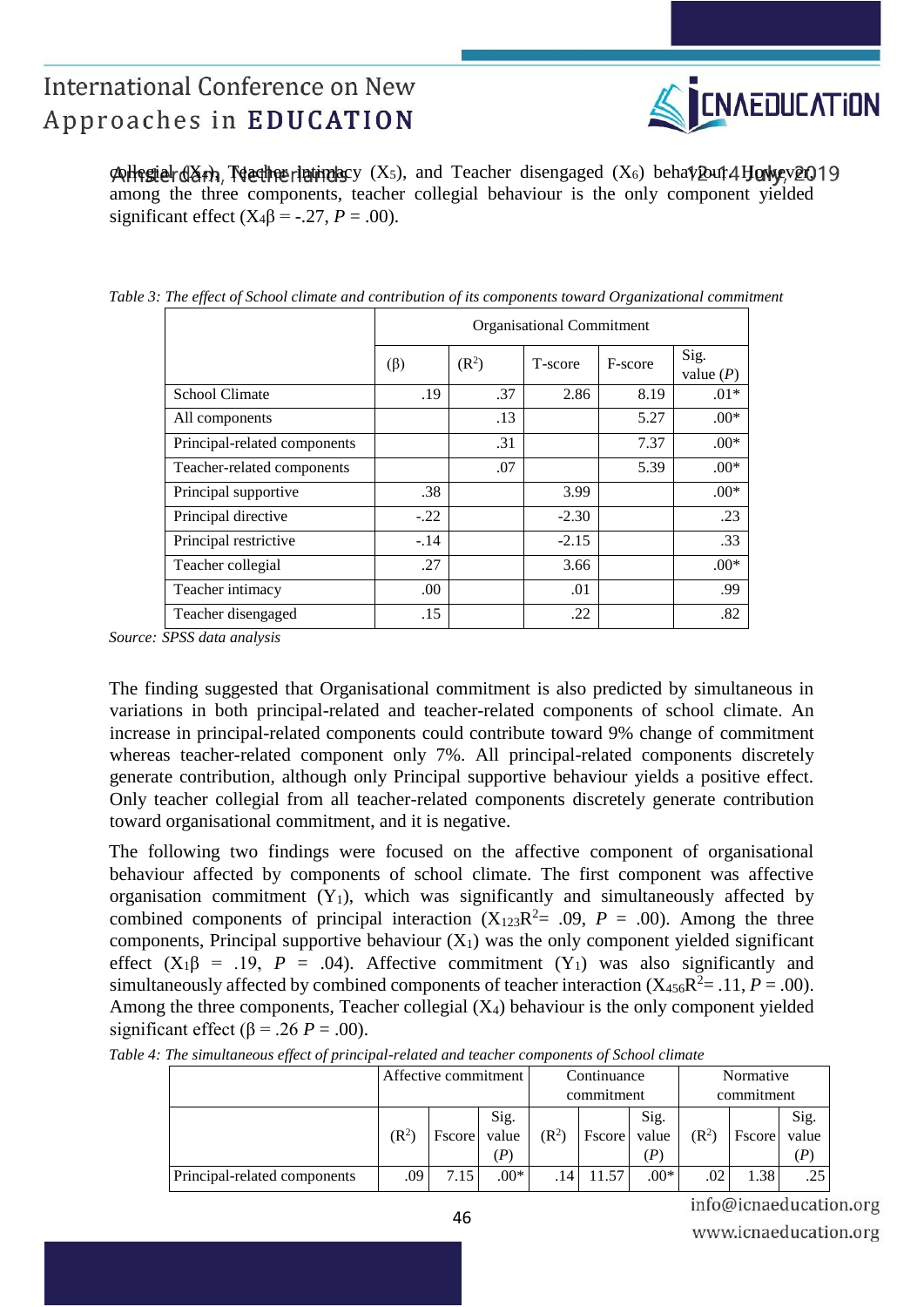

| Amsterdamer-related nemanners | 8.56 | $.00*$ | .061 | 4.43 | $.01*$ 12044 LUN, 2019 |  |
|-------------------------------|------|--------|------|------|------------------------|--|
| Source: SPSS data analysis    |      |        |      |      |                        |  |

The component of affective organisational commitment is predicted simultaneously in variations in both principal-related and teacher-related components of school climate. An increase in principal-related components could contribute toward 9% change of affective commitment whereas teacher-related component 11%. However, only two components generate effects, Principal supportive (positive) and teacher collegial behaviour (positive).

The continuance component of organisational commitment  $(Y_2)$  was affected by both principalrelated and teacher-related components of school climates. Continuance commitment  $(Y_2)$  was significantly and simultaneously affected by combined components of principal interaction  $(X_{123}R^2 = .14, P = .00)$ . All three components yielded a significant effect. However only Principal supportive behaviour  $(X_1\beta = .33, P = .00)$  provide positive effect, whereas Principal directive behaviour ( $X_2\beta$  = -.45, *P* = .00) and Principal restrictive behaviour ( $X_3\beta$  = -.26, *P* = .00) induced negative influence toward continuance commitment. The continuance commitment  $(Y_2)$  was also significantly and simultaneously affected by combined school climate components of teacher interaction  $(X_{456}R^2 = .06, P = .01)$ . Two components yielded a significant effect. Teacher collegial behaviour with positive effect  $(X_4\beta = .17, P = .02)$ , and Teacher disengaged behaviour with negative effect  $(X_6\beta = -18, P = .01)$ .

The finding suggested that component of continuance organisational commitment was positively predicted simultaneously by both principal-related and teacher-related components of school climate. An increase in principal-related components could contribute toward a 14% change of continuance commitment, whereas teacher-related components 6%. Five out of six components of school climate significantly affect continuance commitment: Principal supportive (positive), Principal directive (negative) and Principal restrictive (negative), Teacher collegial (positive), and Teacher disengaged (negative).

The normative component of organisational commitment  $(Y_3)$  was not significantly affected by principal-related components of school climates. However, it was significantly and simultaneously affected by combined school climate components of teacher interaction  $(X_{456})$ . However, only teacher disengaged component yielded a significant effect  $(X_6\beta = .18, P = .01)$ , which was negative.

|                       | Affective commitment |             |                      | Continuance |             |                      | Normative  |             |                      |
|-----------------------|----------------------|-------------|----------------------|-------------|-------------|----------------------|------------|-------------|----------------------|
|                       |                      |             |                      |             | commitment  |                      | commitment |             |                      |
|                       | β                    | t-<br>score | Sig.<br>value<br>(P) | β           | t-<br>score | Sig.<br>value<br>(P) | β          | t-<br>score | Sig.<br>value<br>(P) |
| Principal supportive  | .19                  | 1.99        | $.05*$               | .33         | 3.60        | $.00*$               | .14        | 1.45        | .15                  |
| Principal directive   | .15                  | 1.52        | .13                  | $-.45$      | $-4.85$     | $.00*$               | $-.00$     | $-.04$      | .97                  |
| Principal restrictive | .04                  | .55         | .58                  | $-.259$     | $-3.97$     | $.00*$               | .01        | .16         | .87                  |
| Teacher collegial     | .26                  | 3.65        | $.00*$               | .67         | 2.27        | $.02*$               | .06        | .80         | .43                  |

*Table 5: The contribution of components of School climate toward components of organisational commitment.*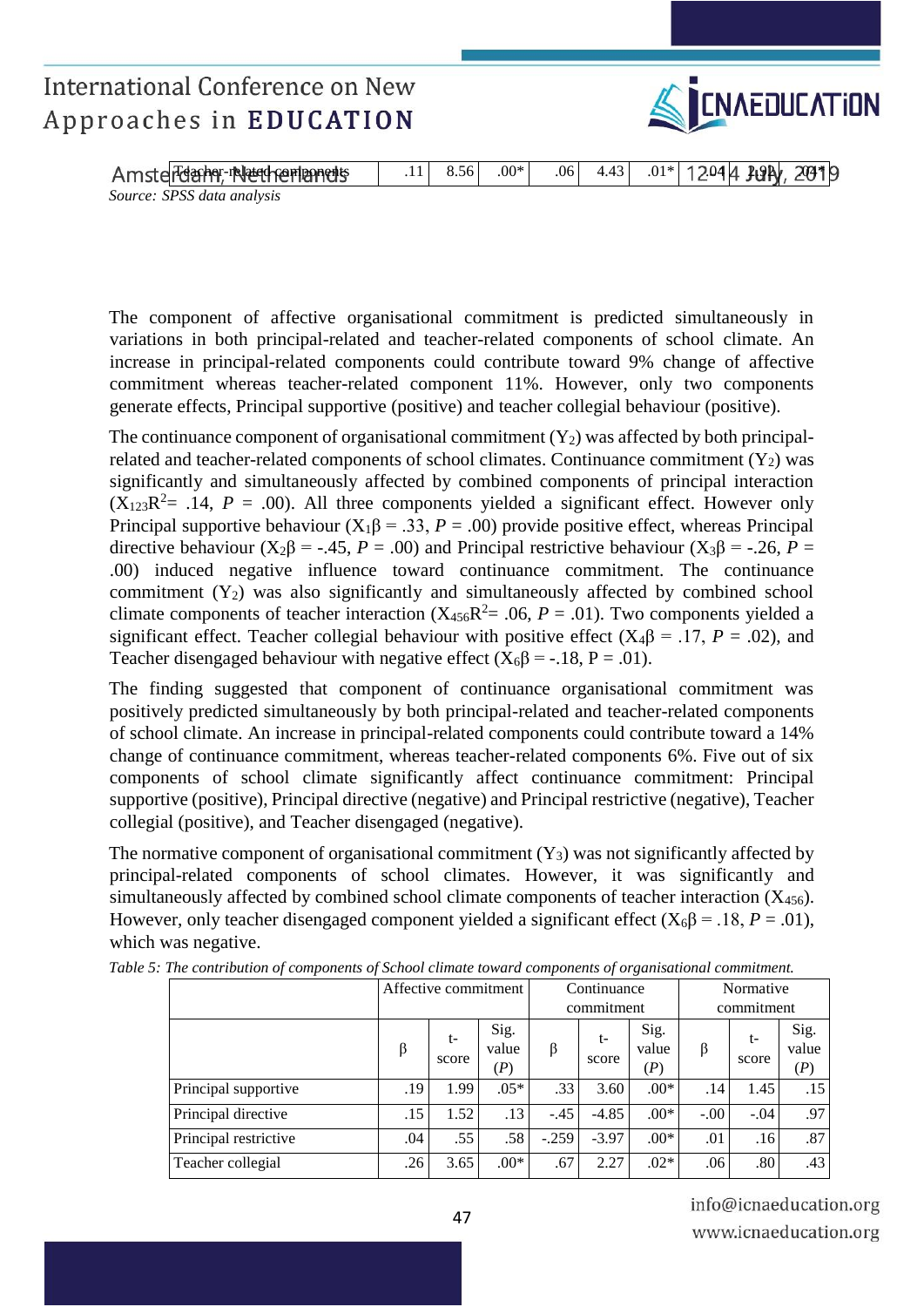

| Amsterdamer, intertherlands |     | 0.60 <sup>1</sup> |                    | $-.13$   | $-1.77$ |        |                   | $.08$ 12014 July | 2019 |
|-----------------------------|-----|-------------------|--------------------|----------|---------|--------|-------------------|------------------|------|
| Teacher disengaged          | .08 | .                 | $2^{\circ}$<br>ر__ | .18<br>- | $-2.64$ | $.01*$ | $.18$ $^{\prime}$ | ر .              |      |
| Course CDCC data analysis   |     |                   |                    |          |         |        |                   |                  |      |

*Source: SPSS data analysis* 

The component of normative organisational commitment is predicted simultaneously by teacher-related components only. An increase in teacher-related components could contribute toward 4% change of normative commitment. The normative component was also predicted discretely and negatively by Teacher disengaged component.

### **4. Conclusion**

The moderate level of organisational commitment of Indonesian teacher could explain the cases in the initial observation, where teachers are distracted with other functions, or have to take another job to make ends meet, and are quickly asking for a transfer or quitting the career. The moderate level of continuance commitment, in which the teachers are counting the implied cost for leaving an organisation, signifies their lack of reliance on the organisation. This calls for better wage and job security for teachers.

The Principal supportive and Teacher collegial components are the essential school climate behaviours, which prominently and positively predict organisational commitment. These two components should be given priority to maintain and increase the organisational commitment of Indonesian teachers. It is recommended that principal to show openness to teachers' input, giving credits and healthy critics, and professionally acknowledge his or her teachers. And it is recommended that teacher support open and professional interaction with enthusiasm, acceptance and acknowledgement.

#### **Acknowledgment**

This paper is an output of the thesis data of Mareike Lotulung at Universitas Negeri Manado (2018), and the researchers were grateful of contribution made by supervisors: Prof. J. F. Senduk, Prof. E. S. Kambey, and Prof. A. Paturusi. Researchers also wants to thank the LPDP (Indonesian Endowment Fund Scholarship), Ministry of Finance and Ministry of Research and Higher Education, the Republic of Indonesia for providing financial support in presenting this paper.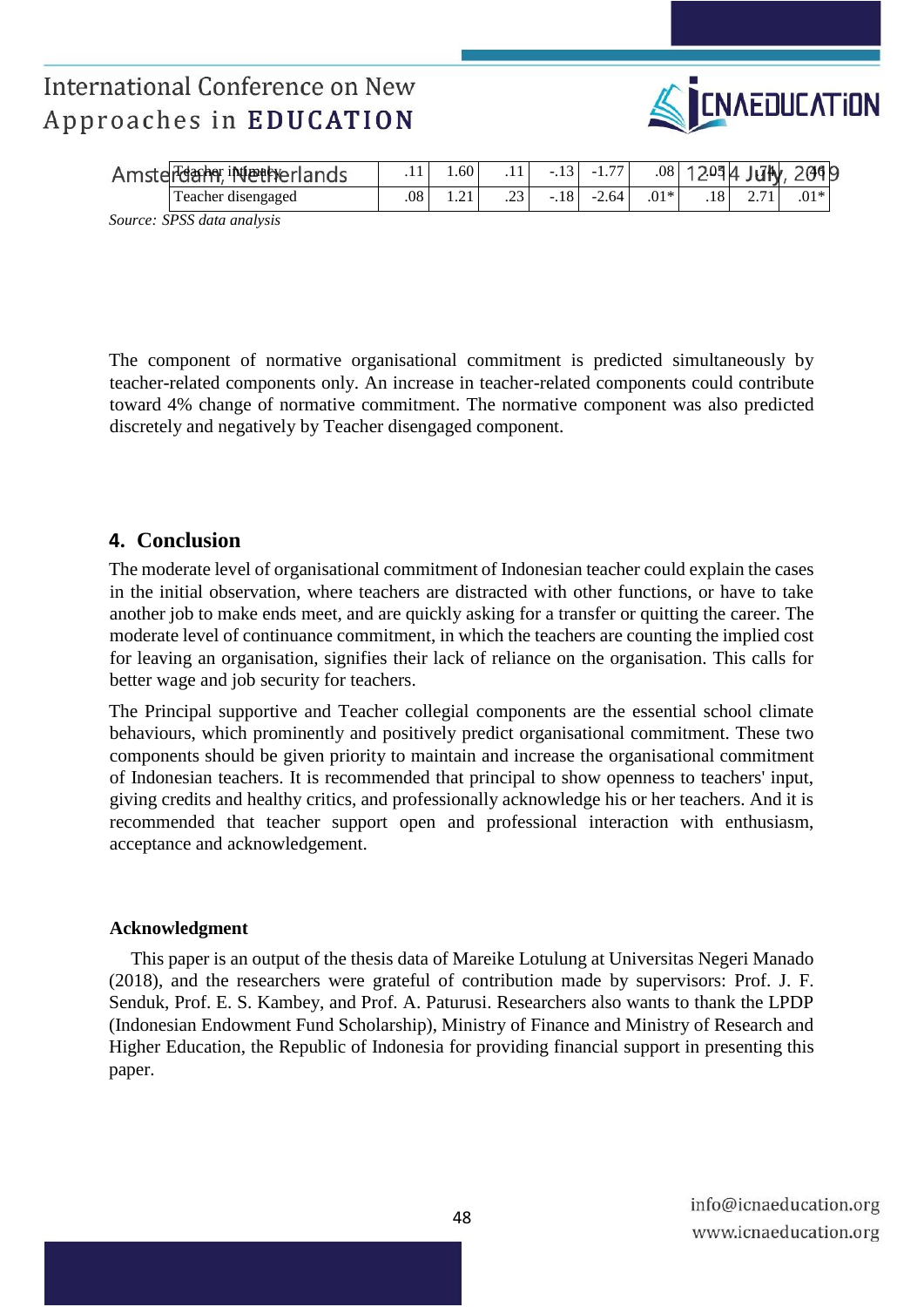

Amsterdam, Netherlands

12-14 July, 2019

### **References**

- [1] Agung, A. A. G. (2009). Hubungan kepemimpinan transformasional, kelelahan emosional, karakteristik individu, budaya organisasi, dan kepuasan kerja dengan komitmen organisasional para guru SMA di kota Denpasar. PhD Dissertation. Submitted to the Graduate School, Universitas Negeri Malang. Indonesia
- [2] Allen, N. J. And Meyer, J. P. (1990). The measurement and antecedents of affective, continuance and normative commitment to the organization. Journal of Occupational Psychology, 63, Pg. 1 - 18.
- [3] Amstrong, M. (1999). Managing Activities. London: Institute of Personnel and Development.
- [4] Aydin, A., Sarier, Y. & Uysal, S. (2013). The effect of school principals' leadership styles on teachers' organizational commitment and job satisfaction. Educational Sciences: Theory & Practice, Vol. 13(2). 806 – 811.
- [5] Bestiana, R. (2012). Hubungan kepuasan kerja, motivasi dan komitmen normatif dengan kinerja guru SMPN 1 Rantau Selatan - Labuhan Batu. Jurnal Tabularasa PPs UNIMED, 9(2) Pg. 187 - 200.
- [6] Bogaert, S., Boone, Ch. & van Witteloostuijn, A. (2012). Social value orientation and climate strength as moderators of the impact of work group cooperative climate on affective commitment. Journal of Management Studies, 49(5) Pg. 918 – 944. DOI: 10.1111/j.1467-6486.2011.01029.x
- [7] Collie, R. J., Shapka, J. D. & Perry, N. E. (2011). Predicting teacher commitment: The impact of school climate and social-emotional learning. Psychology in the Schools, 48(10) Pg. 1189 - 1204. DOI: 10.1002/pits.20611
- [8] Davis, K. & Newstorm, J. (1996). Perilaku dalam organisasi. Edisi ke-tujuh. Jakarta: Erlangga.
- [9] DeRoche, E.F. (1985). How school administrators solve problem. Englewood Cliffs, New Jersey: Prentice-Hall, Inc.
- [10] Douglas, S. M. (2010). Organizational climate and teacher commitment. PhD Dissertation submitted to the Graduate School of the University of Alabama, USA.
- [11] Guzley, R. M. (1998). Cross-cultural perspectives of commitment: Individualism and connection as a framework for conceptualization. The Southern Communication Journal, 64(1) Pg. 1 - 5.
- [12] Halpin and Croft, 1963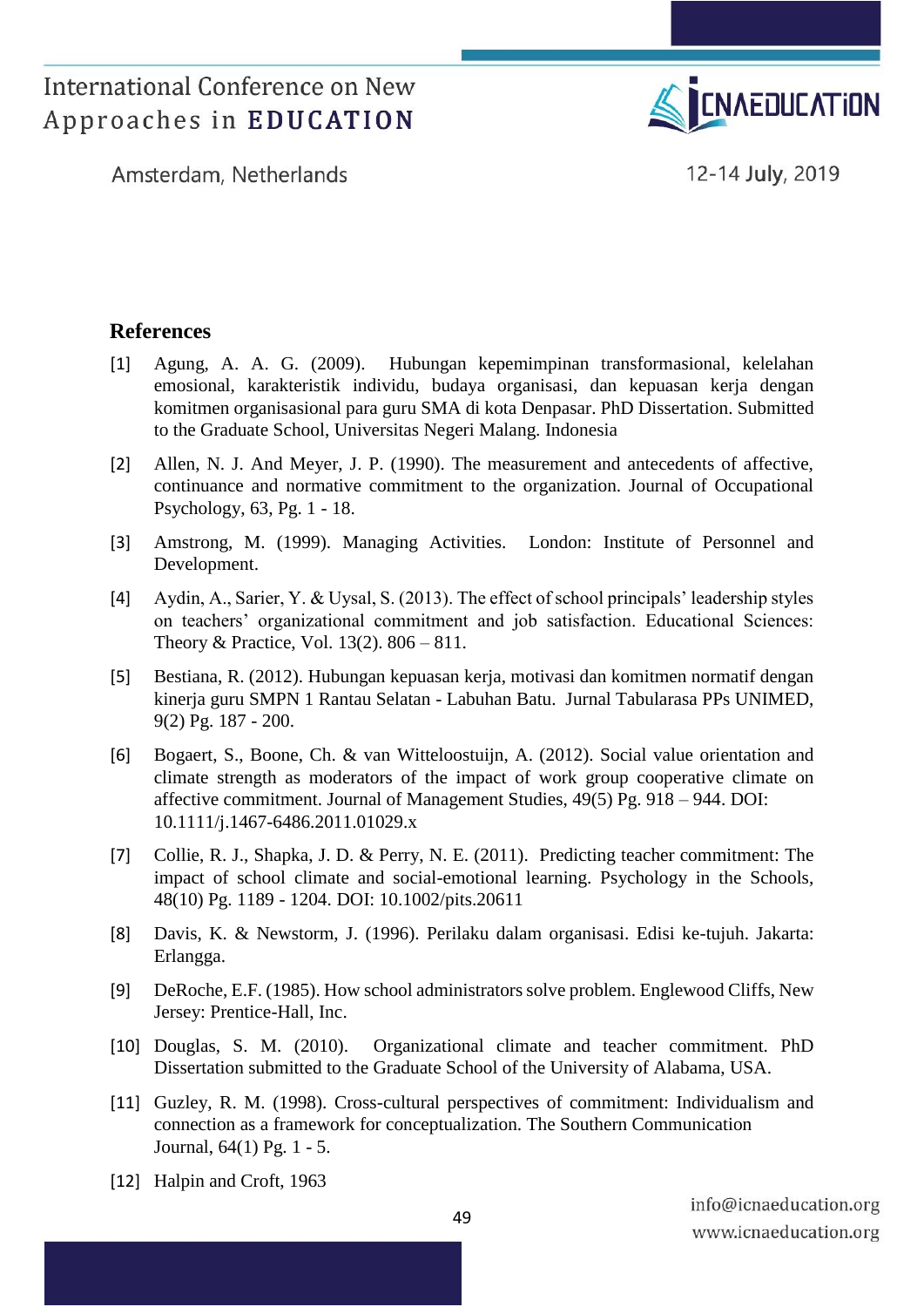

- $[4]$ Bhsteandoko, NeBetiawan, M. Surachman, & Djumahir (2013). Organizational culture, job 19 satisfaction, organizational commitment, the effect on lecturer performance. International Journal of Business and Management Invention, Vol. 2(12). Pg. 21 – 30.
- [14] Hoy, W. K., & Clover, S. I. R. (1986). Elementary school climate: A revision of the OCDQ. Educational Administration Quarterly, 22(1) Pg. 93 – 1100.
- [15] Hoy, W. K., Hoffman, J., Sabo, D., & Bliss, J. R. (1996). The organizational climate of middle schools: The development and test of the OCDQ-RM. Journal of Educational Administration, 34 Pg. 41 - 59.
- [16] Hutapea, B. (2012). Sifat-kepribadian dan dukungan organisasi sebagai prediktor komitmen orgarisasi guru pria di Sekolah Dasar. Makara, Sosial Humaniora, 16(2). Pg. 101 - 115.
- [17] Jaussi, K. S. (2007). Attitudinal commitment: A three-dimensional construct. Journal of Occupational and Organizational Psychology, 80(1) Pg. 51 - 61. DOI: 10.1348/096317906X107173
- [18] Kieres, K. H. (2012). A study of the value added by transformational leadership practices to teachers' job satisfaction and organizational commitment. PhD Dissertation. Submitted to Graduate School, Seton Hall University, USA.
- [19] Kottkamp, R. B., Mulhern, J. A., & Hoy, W. K. (1987). Secondary school climate: A revision of the OCDQ. Educational Administration Quarterly, 23(3) Pg. 31-48.
- [20] Lotulung, M. S. D., Senduk, J. F., Kambey, E. S. & Paturusi, A (2017). Factors and nonfactors of organizational commitment mediated by job satisfaction: What can we learn from Indonesia? Journal of Education and Human Development, 6(3) Pg. 53-64. DOI: 10.15640/jehd.v6n3a6
- [21] Lussier, N. R. (2005). Human relations in organization applications and skill building. New York: McGraw-Hill.
- [22] Loukas, A. & Murphy, J. L. (2007). [Middle School Student Perceptions of School](https://catalogue.curtin.edu.au/primo-explore/fulldisplay?docid=TN_ericEJ759690&context=PC&vid=CUR_ALMA&lang=en_US&search_scope=CurtinBlended&adaptor=primo_central_multiple_fe&tab=default_tab&query=any,contains,loukas%20and%20murphy&offset=0)  [Climate: Examining Protective Functions on Subsequent Adjustment Problems.](https://catalogue.curtin.edu.au/primo-explore/fulldisplay?docid=TN_ericEJ759690&context=PC&vid=CUR_ALMA&lang=en_US&search_scope=CurtinBlended&adaptor=primo_central_multiple_fe&tab=default_tab&query=any,contains,loukas%20and%20murphy&offset=0) Journal of School Psychology, Vol.45(3), Pg. 293-309
- [23] Meyer, J.P., Stanley, D.J., Herscovitch., & Topolnytskty, L. (2002). Affective, continuance, and normative commitment to the organization: A Metaanalysis of antecedents, correlates, and consequences. Journal of Vocational Behavior, 61 Pg. 20 - 52.
- [24] Mowday, R., Porter, L., and Steers, R. (1982). Employee organization linkages. New York, USA: Academic Press.
- [25] O'Malley, M. (2000). Creating commitment: How to attract and retain talented employees by building relationships that last. New York: Wiley.
- [26] Owens, R.G. 1995. Organizational behavior in education (5th ed.). Boston: Allyn and Bacon.